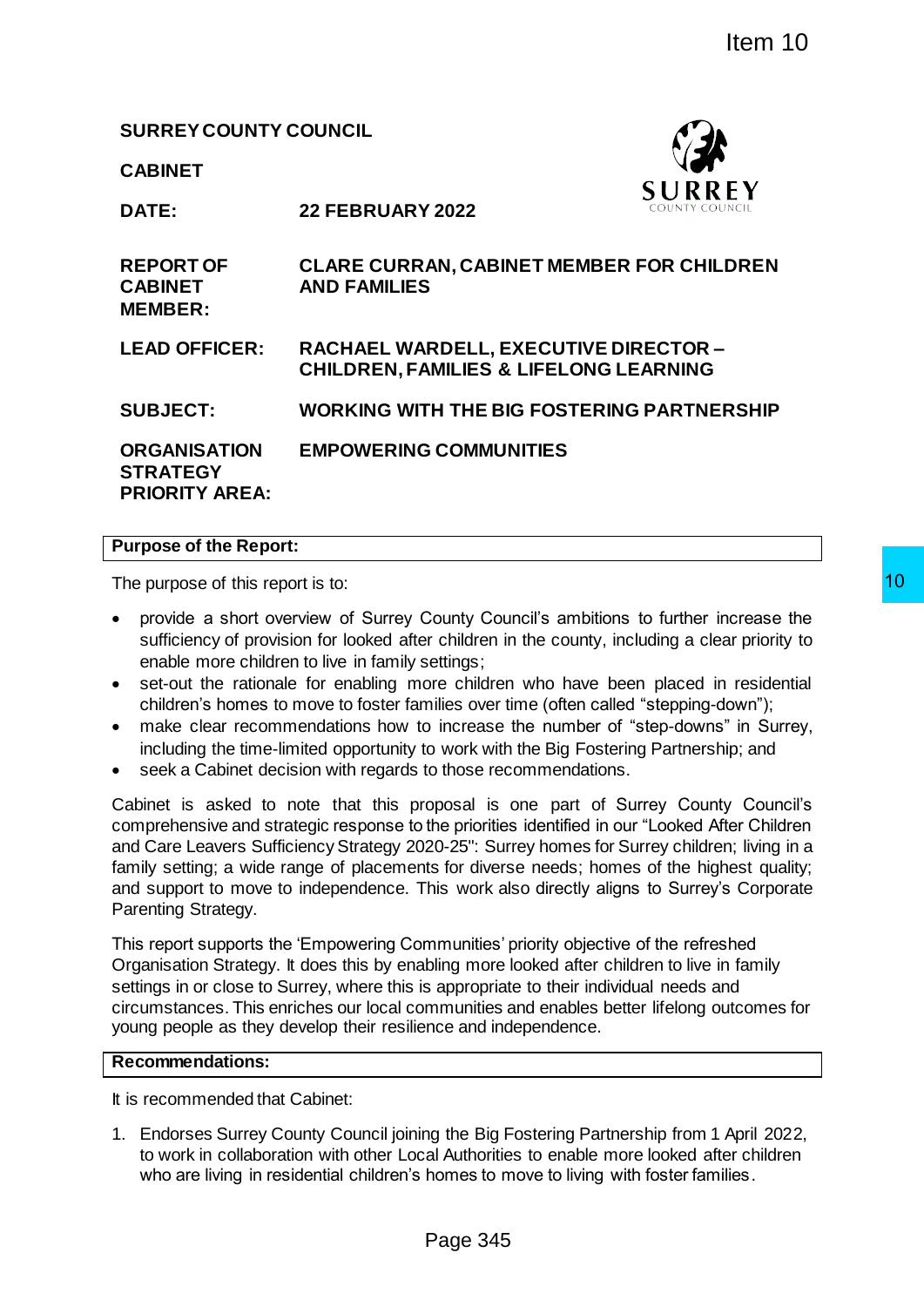2. Authorises spend of up to £4 million via this partnership for the period from 1 April 2022 through to September 2024. This is a repurposing of budgeted funds within the existing Children's Services Placement budget envelope for placements.

## **Reason for Recommendations:**

These recommendations will: enable better outcomes for looked after children; support more looked after children to live in or closer to Surrey; and improve value for money. Firstly, evidence shows that when looked after children live in families rather than children's homes this leads to better long-term outcomes, where this is done at an appropriate point in their care journey. Secondly, foster placements are more likely to be made in or closer to Surrey than residential placements, supporting Surrey County Council's ambitious Sufficiency Strategy and statutory duties as corporate parents. Thirdly, successful step-down placements offer improved value for money to Surrey residents - for comparison, Surrey's average weekly cost of children's residential provision is more than 3 times the price of a supportive and high-quality step-down foster placement. Our modelling suggests that this approach could reduce the spend from our Children's Services placement budget by some £5 million between 2022/23 and 2025/26.

### **Executive Summary:**

## **Delivering our Looked After Children and Care Leaver Sufficiency Strategy2020-25**

- 1. As a local authority who are corporate parents to over 1,000 looked after children at any point in time, we want to enable them to achieve the best possible outcomes in their lives. We also have a clear statutory duty to secure (as far as reasonably practicable) enough accommodation that meets their needs within the local area. We have continued to make progress on this measure during 2021/22, reaching 54.0% of children in Surrey and 66.6% placed within 20 miles of the county as of December 2021.
- 2. As we look to sustain this progress, we continue to focus on the five high-level ambitions set out in Surrey County Council's Looked After Children and Care Leaver Sufficiency Strategy 2020-25: Surrey homes for Surrey children; living in a family setting; a wide range of placements for diverse needs; homes of the highest quality; and support to move to independence. Living in a family setting includes both increasing the proportion of looked after children who are placed in fostering provision and enabling more children who are in residential to step-down to fostering. This report focusses on the latter.
- 3. Our joint approach to achieving these ambitions, which is being supported by resources and oversight provided by the Placement Value and Outcomes (PVO) Transformation Programme, includes a comprehensive range of projects and initiatives that are focussed on further improving the number of looked after children and care leavers who live in and contribute to Surrey's communities. This includes developing placements that are run by Surrey County Council and externally commissioned from other organisations, across residential children's homes, supported accommodation and fostering, alongside efforts to further improve our social work practice and develop processes that support improved sufficiency and value for money. Page 346 10

## **Why do we want to enable more children to access foster placements?**

4. As mentioned above, a key ambition in our Sufficiency Strategy is "living in a family setting". This is supported by published research, which suggests that looked after children achieve the best outcomes if they can be supported in a family (for example,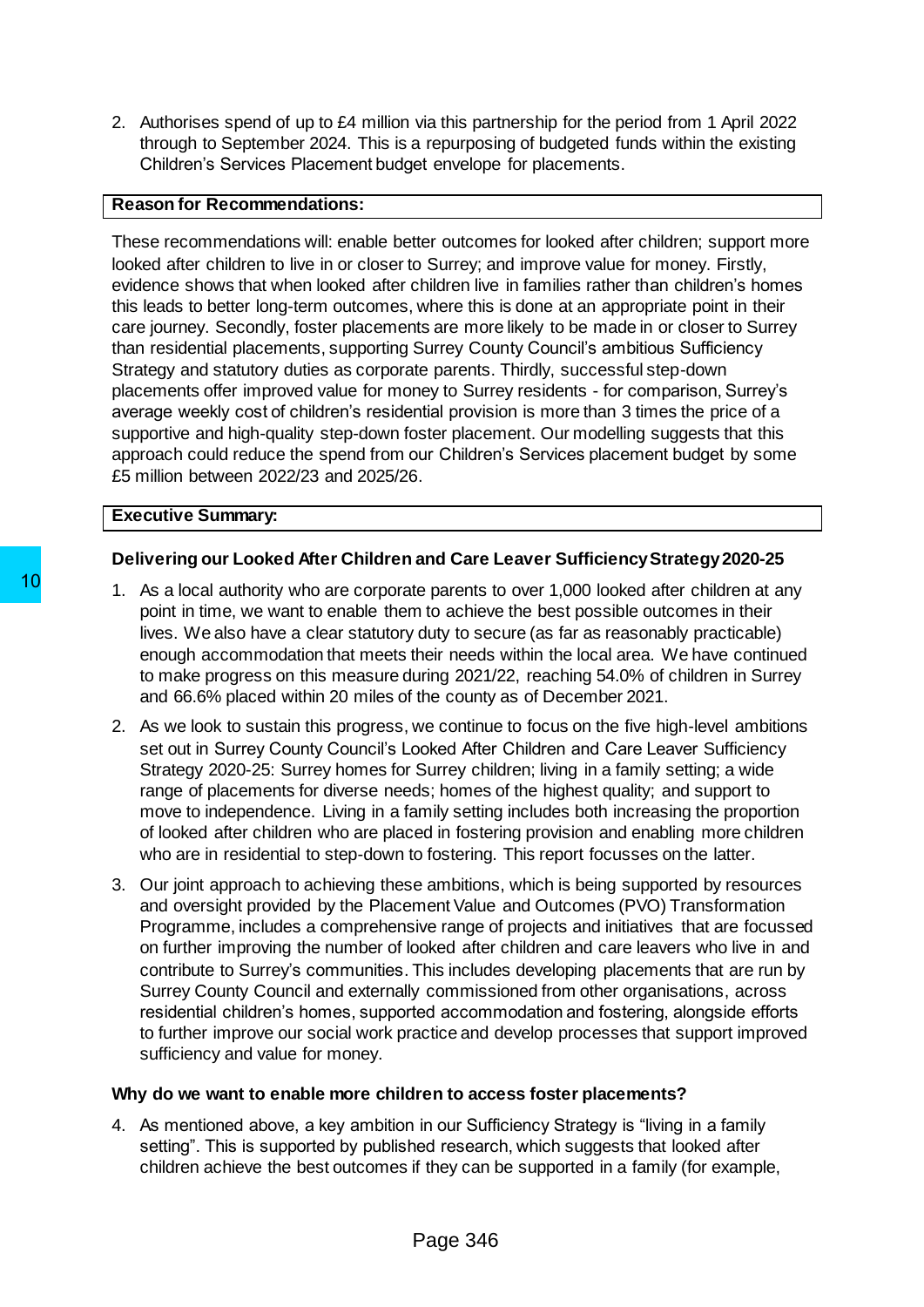*The Place of Residential Care in English Child Welfare System*, Hart et al 2015). Alongside this, we are currently implementing the No Wrong Door practice model in Surrey, which aims to enable better outcomes by preventing young people from entering care or access higher support than is required. This includes the principle of seeing residential provision as an intervention not a permanent destination. With these things in mind, enabling more children in Children's Homes to "step-down" to family settings, at an appropriate point in their journey, supports our overall strategy and results in better outcomes for children.

- 5. Through the PVO Transformation Programme, we have been exploring different opportunities that would enable more of Surrey's Looked After Children to step-down, including best practice examples from other local authorities and independent providers. The common characteristics of effective models are; appropriate assessment to determine a child's readiness to move into a family; comprehensive and proactive preplanning to ensure the child is well matched with their foster carers and that appropriate training and support is provided; and enhanced, flexible support that is available during the initial months of a foster placement to support the child to settle in the foster family.
- 6. Whilst SCC is keen to explore the development of step-down practice within Surrey County Council teams, this is not a viable option in the short-term for the following reasons: other current competing service development priorities; the level of up-front investment that would be needed to establish a comprehensive, wrap-around step-down model; and the level of time it would take to establish the infrastructure and specialist roles required. With this in mind, we have identified the preferred option of working with an external partner to embed strong step-down practice in Surrey and scale up our capacity quickly, whilst also providing an opportunity to learn about what works and prepare the way for future development of in-house options.
- 7. In terms of the level of need, SCC had  $1,080$  children looked after as of the  $31<sup>st</sup>$  of December 2021, with 140 children and young people in regulated residential placements including residential children's homes, residential schools, care homes, parenting assessment units and secure units. The challenge of enabling children to successfully step down from residential to fostering is well established, but we initially estimate, informed by our needs analysis, that we will be able to step-down around 10 additional children each year. This reflects a shift from reactive step-down practice, where stepdowns happen in response to events that unfold in a child's placement, to a pro-active, systematic, and planned approach to step-downs over time. ave identified the preferred option of working with<br>tep-dom practice in Surrey and scale up our<br>an opportunity to learn about what works and<br>the of in-house options.<br>The section of in-house options.<br>In 1,080 children looke

## **Recommended approach and why – Working with Big Fostering Partnership Ltd (BFP)**

- 8. Through work to explore options to enable more step-downs in Surrey, we have identified a strong, time-limited opportunity to begin working with Big Fostering Partnership from 1 April 2022. This is our recommended approach as it will enable better outcomes for looked after children, strengthen the Council's response to the statutory sufficiency duty, enable our internal teams to learn about what works to improve stepdown practice for the long-term, and deliver improved value for money for residents and communities. We estimate that this innovative approach will enable us to step-down around 22 children through to January 2024 – with the last of any two-year placements made running until January 2026.
- 9. Big Fostering Partnership (which is a limited company) is an innovative "Special Purpose Vehicle" that has been established by Big Issue Invest (a large social investor), in collaboration with Staffordshire County Council, with the clear purpose of enabling looked after children to move from residential provision to foster placements and sustain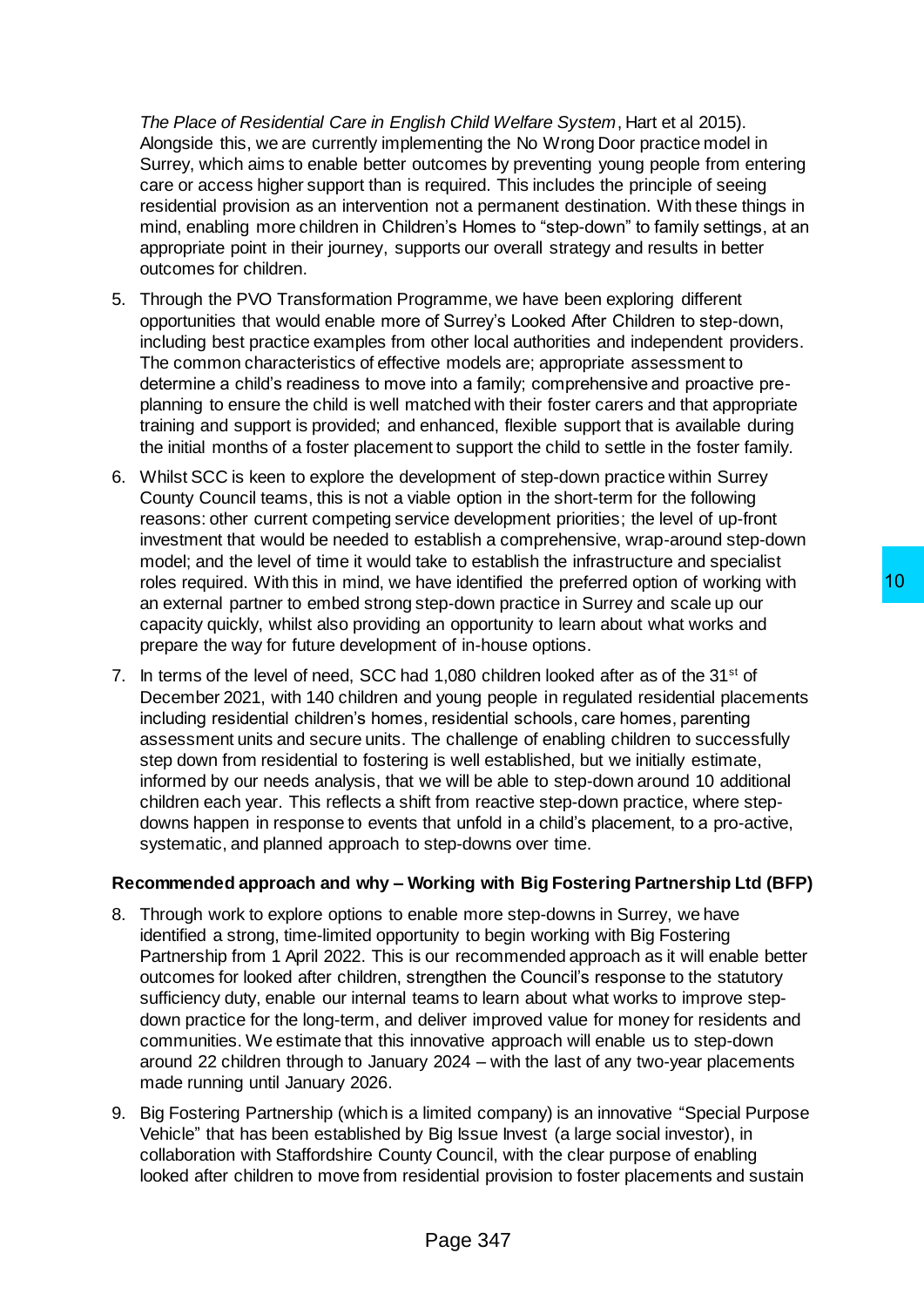those for two years. Staffordshire and other local authorities with a shared desire to enable more step-downs, commissioned BFP to achieve this outcome for their looked after children. The BFP model is also being supported by the Department for Digital, Culture, Media, and Sport, through the national Life Chances Fund, which provides local authorities with a significant 16.9% subsidy on the cost of step-down placements made through BFP. The Life Chances Fund (LCF) is committed by central government to help people in society who face the most significant barriers to leading happy and productive lives. It provides top-up contributions to outcomes-based contracts involving social investment, referred to as Social Impact Bonds (SIB). These contracts must be locally commissioned and aim to tackle complex social problems. This fund is no longer open for new applications, so Surrey County Council has a unique opportunity to access this by working with BFP.

- 10. The interventions that support children within BFP are delivered by the National Fostering Group, who represent a large number of Independent Fostering Agencies across the country. They provide a well-established model of holistic support to enable successful step-downs. This begins with a readiness assessment to identify the children for whom stepping down to fostering is an appropriate option. Detailed and careful preparations are then made ahead of any step-downs taking place, including identifying and skilling up appropriate foster carers to meet the needs of the child. This work is done in partnership with Local Authority colleagues, so there is the best chance of success and a strong opportunity for SCC colleagues to strengthen their practice in this area. Once a child does move into a foster family, both the child and their carers are provided with intensive, holistic support during the initial months to stabilise the placement. Over time the level of support reduces, as the child and the family settle – hopefully reaching the point where the placement can continue with only minimal support. Each child's journey will be individual, with changes along the way, so BFP provides flexible support alongside local authorities for two years – to sustain the placement throughout this period and give the maximum chance of a lasting success. Two short case studies of children who have been supported to successfully live in a family through BFP have been appended to this report.
- 11. From a financial perspective, step-down placements delivered through BFP offer impressive value for money, when compared to placements made in residential provision. Whilst the evidence indicates that these placements enable better outcomes, each placement costs less than one third of the average weekly price of residential placements for Surrey's looked after children. An estimation of the likely total financial benefits associated with SCC working with the BFP is provided in paragraph 22.
- 12. BFP involves an outcomes-based payment model, with phased payments made over time as children are successfully enabled to remain in families. This model reduces financial risk to Surrey County Council - particularly in terms of up-front work done to prepare for step-downs. The social investment provided by Big Issue Invest funds this initial work, meaning there is no cost to local authorities until children are successfully supported to step-down. This transfer of risk to the social investor is a real, unique benefit to SCC of working with BFP. If we were to go it alone and establish our own stepdown programme, either run by SCC in the longer-term or commissioned from a different external provider, not only would establishing the arrangement take additional time and resources, but SCC would need to provide up-front funding for delivery at its own risk. 10<br>
The a chinal oues move into a coster larming, both<br>
with intensive, holistic support during the initial r<br>
time the level of support reduces, as the child a<br>
the point where the placement can continue with<br>
journey wil
	- 13. In December 2021, Cabinet gave approval to the development of longer-term block contract arrangements for Independent Fostering Agency provision, as part of the Annual Procurement Forward Plan for 2022/23. This immediate opportunity to work with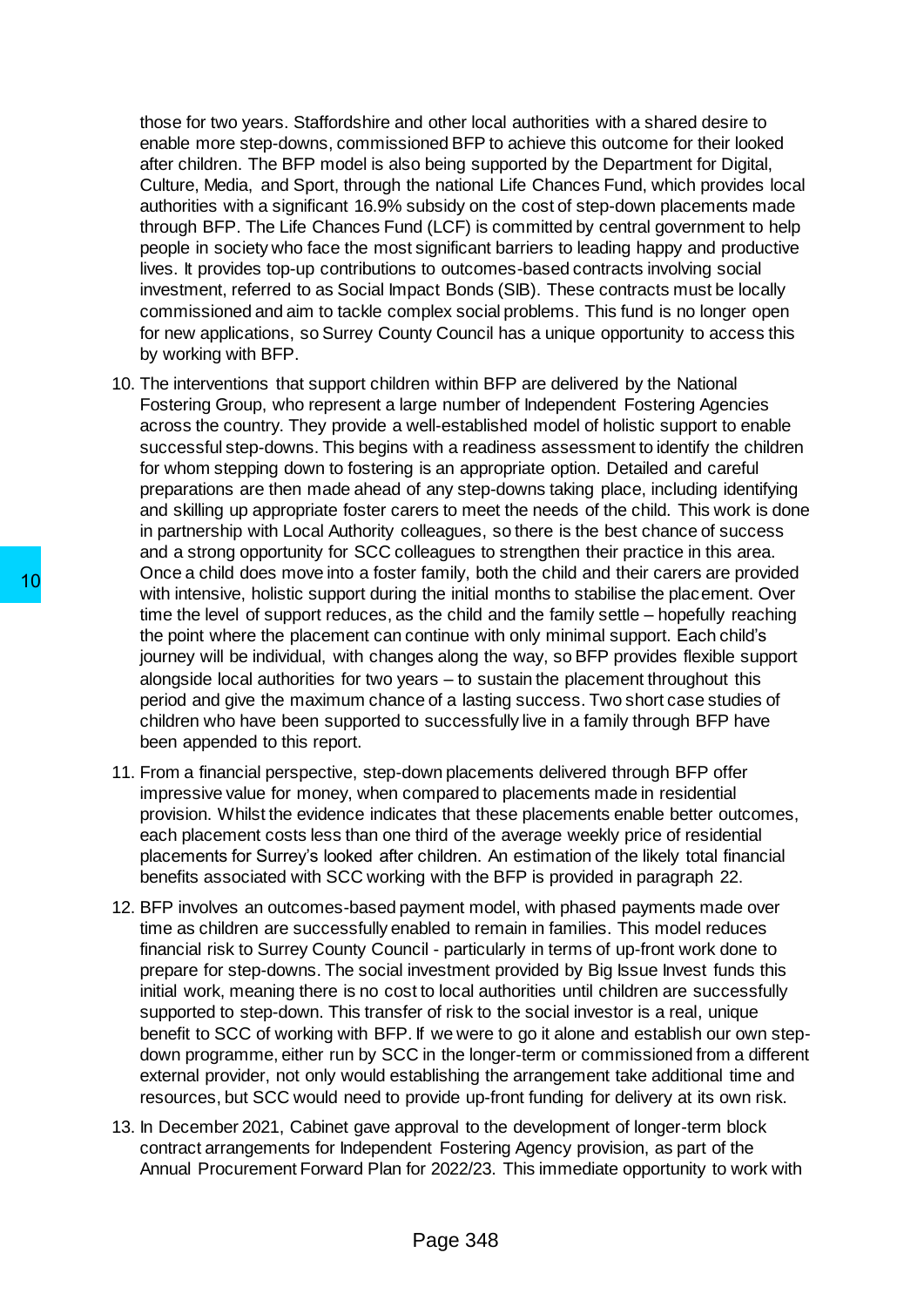BFP represents a first phase of that pre-approved work, enabling us to test at limited financial risk to SCC the potential of working with an independent provider to deliver step-downs to fostering. The learning gained from this initial opportunity will be invaluable in planning our longer-term next steps to develop the way we work with Independent Fostering Agencies in the future.

- 14. Alongside the approval secured above to develop longer-term options, the decision by SCC to work with BFP from 1 April 2022 does require Cabinet approval to ensure compliance with our Procurement Standing Orders, due to the level of expenditure that we potentially envisage will take place through the new arrangement – up to £4 million through to January 2026 (please note – this timescale is due to the two-year duration of step-down placements, which can be initiated through BFP up to January 2024). It is important to note that this does not represent new money, with placements funded from the existing children service's placement budget.
- 15. From a legal perspective, SCC will be making a direct award to BFP under Regulation 32(2)(b)(ii) of The Public Contracts Regulations 2015 which states:

*"where the works, supplies or services can be supplied only by a particular economic operator for any of the following reasons: —*

*(i)the aim of the procurement is the creation or acquisition of a unique work of art or artistic performance,*

*(ii)competition is absent for technical reasons,*

*(iii)the protection of exclusive rights, including intellectual property rights,*

*but only, in the case of paragraphs (ii) and (iii), where no reasonable alternative or substitute exists, and the absence of competition is not the result of an artificial narrowing down of the parameters of the procurement."* reasons,<br>
10<br>
coluding intellectual property rights,<br>
(ii) and (iii), where no reasonable alternative or<br>
competition is not the result of an artificial narrowing<br>
ment."<br>
tral benefit of improved outcomes for Surrey's<br>
e-

- 16. In summary and in addition to the central benefit of improved outcomes for Surrey's looked after children, by taking the time-limited opportunity to work with BFP Surrey County Council is able to access:
	- a. funding via the Life Chances Fund to secure a 16.9% subsidy on the cost of stepdown placements.
	- b. additional capacity and expertise from 1 April 2022 to proactively plan for stepdowns and offer holistic support to children and their carers, delivered by a leading national provider.
	- c. the opportunity to learn from the BFP model to inform the development of our step-down practice and provision; and
	- d. pump-priming funding for this enhanced model through social finance, transferring the financial risk that would be involved were SCC to mobilise its own enhanced step-down programme to an established social investor.

#### **Consultation:**

17. This proposal has strong internal support from SCC Directors for Corporate Parenting and Commissioning, as well as the relevant Assistant Directors.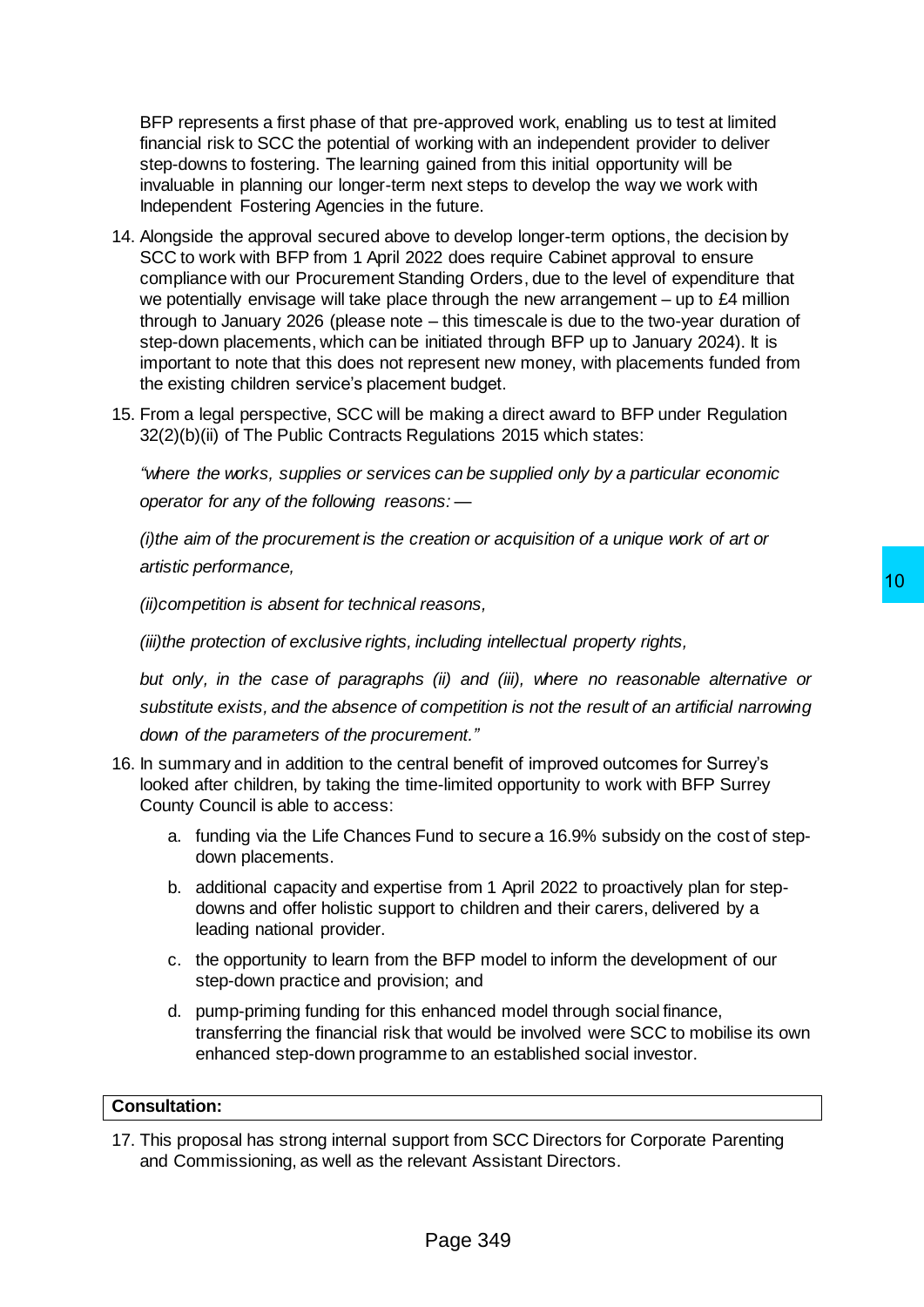- 18. SCC joining Big Fostering Partnership has been endorsed at the Placement Value and Outcomes (PVO) Transformation Programme Board on 6 January 2022, who see this as a key project under the ongoing transformation programme in support of SCC's Looked After Children and Care Leaver Sufficiency Strategy 2021-25.
- 19. Engagement has taken place with the following external agencies to test the viability of the Big Fostering Partnership model for Surrey County Council, including: National Fostering Group; Big Issue Invest; Staffordshire County Council; and The National Lottery Community Fund (representing the Life Chances Fund run by the Department for Digital, Culture Media and Sport).

# **Risk Management and Implications:**

|    | $\bullet$ | Step-down<br>placements made are<br>not sustained and<br>lead to additional<br>placement moves for<br>looked after children,<br>negatively affecting | $\bullet$ | As a result of social investment available to Big Fostering<br>Partnership, enhanced capacity is available for pro-active<br>work over typically 3-6 months to assess children's readiness<br>to step-down, match children with appropriate foster carers<br>and plan the transition $-$ all of which help to maximise the<br>chance of a sustainable move, prior to placement changes<br>being made and any SCC funding being committed.                                                       |
|----|-----------|------------------------------------------------------------------------------------------------------------------------------------------------------|-----------|-------------------------------------------------------------------------------------------------------------------------------------------------------------------------------------------------------------------------------------------------------------------------------------------------------------------------------------------------------------------------------------------------------------------------------------------------------------------------------------------------|
| 10 |           | their outcomes.                                                                                                                                      | $\bullet$ | Working with an established provider of step-down<br>placements, who have a tried and tested model of wrap-<br>around support for children and their foster carers, including<br>the ability to increase or decrease support levels as needs<br>change, means there are a range of options available to<br>support placement stability should issues arise.                                                                                                                                     |
|    |           |                                                                                                                                                      |           | The model will involve close joint working between Surrey<br>County Council staff and the third-party provider, so that<br>challenges to the stability of a child's placement can be<br>responded to quickly and collectively, but also, in the event a<br>child does need to leave their step-down placement, this can<br>be done in the most supportive way possible.                                                                                                                         |
|    | $\bullet$ | Step-down<br>placements made are                                                                                                                     | $\bullet$ | The first two mitigations from the risk above also apply here,<br>reducing the risk of financial benefits not being sustained.                                                                                                                                                                                                                                                                                                                                                                  |
|    |           | not sustained.<br>resulting in intended<br>financial benefits not<br>being realised.                                                                 |           | In addition, the outcomes-based payment structure (whereby<br>certain elements of the placement cost are only paid quarterly<br>if the child remains with the family) means that the financial<br>risk to SCC of children's placements not being sustained is<br>shared with both the social investor and the Life Chances<br>Fund. This makes a significant difference to potential financial<br>risk taken on by SCC, compared to SCC undertaking step-<br>downs outside of this arrangement. |
|    |           |                                                                                                                                                      |           | The outcomes-based payment structure, alongside the child-<br>centred value-based approach of all the organisations<br>involved, means there are strong incentives for collaboration<br>between all parties to enable children to stay in their foster<br>placements, where these continue to enable good outcomes.                                                                                                                                                                             |
|    | $\bullet$ | The quantity of<br>change happening<br>across the children's                                                                                         | $\bullet$ | Whilst the level of change happening is significant, there is<br>strong, shared buy-in from senior leaders across Children's<br>Services and Commissioning to work together to ensure this                                                                                                                                                                                                                                                                                                      |
|    |           |                                                                                                                                                      |           | Page 350                                                                                                                                                                                                                                                                                                                                                                                                                                                                                        |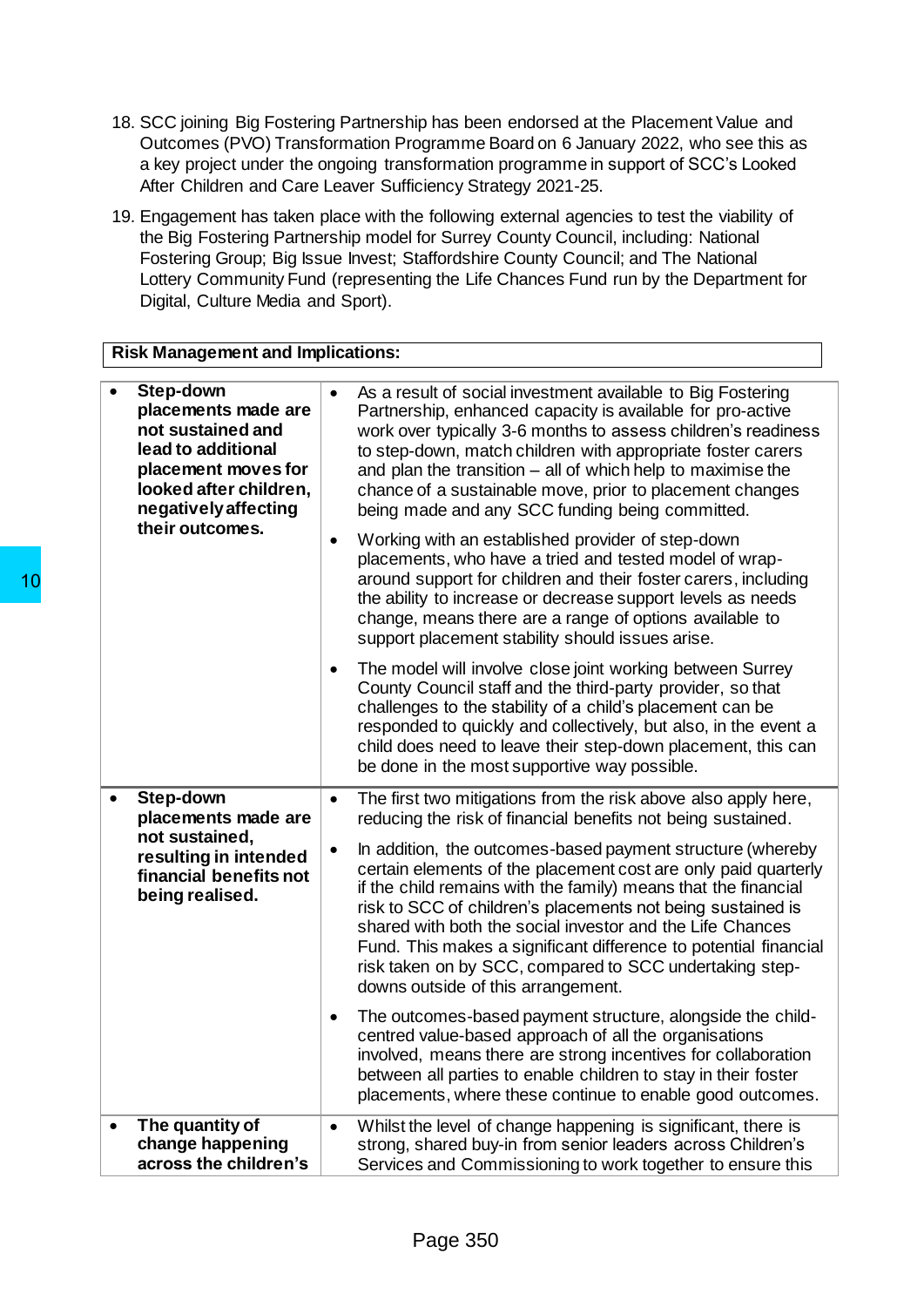| services operation<br>leads to reduced<br>performance in<br>relation to this new<br>step-down service.                                                       | new initiative is appropriately prioritised, as an important<br>aspect of our Sufficiency Strategy response.<br>This model, as a result of social investment, brings with it<br>dedicated additional capacity to deliver the planning and<br>preparatory stages of the work, alongside Surrey County<br>Council colleagues. This reduces the impact of the new<br>initiative on existing teams and enhances likelihood of a<br>successful implementation.                                                    |
|--------------------------------------------------------------------------------------------------------------------------------------------------------------|--------------------------------------------------------------------------------------------------------------------------------------------------------------------------------------------------------------------------------------------------------------------------------------------------------------------------------------------------------------------------------------------------------------------------------------------------------------------------------------------------------------|
| The partnership with<br>an independent<br>provider of fostering<br>services adversely<br>impacts Surrey<br><b>County Council's</b><br>ability to recruit and | Whilst there is likely to be some recruitment of foster carers by<br>Independent Fostering Agencies (IFA) in and around Surrey to<br>secure appropriate step-down options for children, the<br>ambition is to focus on increasing Surrey County Council's<br>usage of the current IFA foster carers in Surrey. The latest<br>available data (31 March 2021) shows that only 22% of IFA<br>placements in Surrey were used by Surrey County Council.                                                           |
| retain foster carers<br>within council run<br>services.                                                                                                      | The total number of step-down foster placements that Surrey<br>$\bullet$<br>County Council is looking to make through this arrangement<br>(around 10 a year) is relatively small – reflecting the fact that<br>the model is carefully planned and focussed on children for<br>whom this is genuinely the most appropriate pathway. Any<br>additional foster carer recruitment in or around Surrey by IFA<br>providers is likely to be minimal, particularly when considered<br>alongside the previous point. |

# **Financial and Value for Money Implications:**

- 20. No new budget is being requested to fund this service, as this represents a repurposing of funds already within the Children's Services Placement budget. A step-down placement through the BFP offers improved value for money compared to an external residential placement, whilst also aligning with our strategies to support children as per paras 4-7.
- 21. The BFP financial model operates on the basis of a standard weekly fee, payable from the point a child successfully "steps-down" to a foster placement, along with an initial outcome payment at the start of the placement. There are then quarterly outcome payments made, should the child be supported to remain in their placement for the duration of each period. In the unfortunate situation that a placement does breakdown, noting that all parties will be working together to prevent this, SCC will not be required to pay any of the outcome payment for the quarter in which the placement ends. Lastly, there is a small weekly fee to contribute to the evaluation of the BFP model by the Life Chances Fund, to establish the effectiveness of this innovative approach. This model runs for up to two years from the placement start date, when the child's placement will revert to a standard foster placement with a weekly fee. 10<br>
ions:<br>
ions:<br>
ions:<br>
ions:<br>
ions:<br>
Services Placement budget. A step-down<br>
oroved value for money compared to an external<br>
ing with our strategies to support children as per<br>
the basis of a standard weekly fee, payable
- 22. Our financial modelling suggests that this proposal could reduce costs by around £5.1 million from the placement budget, during the period from April 2022 through to January 2026, which is the theoretical last point a step-down placement could come to an end. The cost reductions are based on the difference (c.£3,200) in weekly cost for an external residential placement and the average weekly cost of a BFP step-down placement.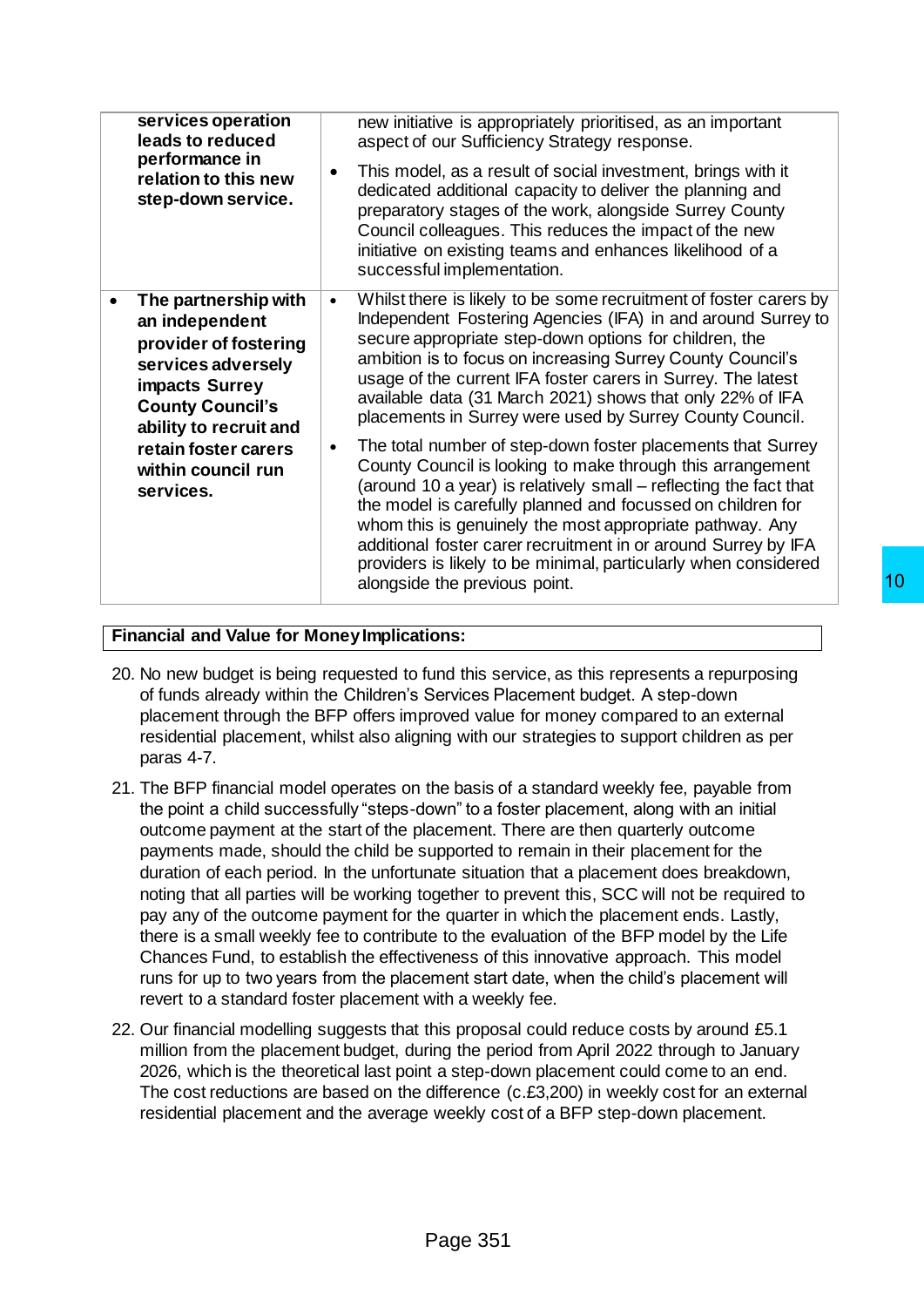#### Table 1: Estimated efficiencies over time

| Year  | <b>Estimated cost</b><br>reduction (£'m) |      |
|-------|------------------------------------------|------|
| 22/23 |                                          | 0.76 |
| 23/24 |                                          | 2.16 |
| 24/25 |                                          | 1.75 |
| 25/26 |                                          | 0.39 |
| Total |                                          | 5.06 |

- 23. The estimated efficiencies shown above have conservatively been reduced to take account of the uncertainty involved in predicting the rate at which positive step-downs will be achieved for children. This reflects that fact this is a child-centred model, which responds to the complexity of children's individual circumstances, needs and aspirations.
- 24. The current MTFS for 22/23 includes an efficiency to increase in-house fostering capacity generating £334k of cost reductions. As per the estimated use of BFP, this target could be exceeded if the intended level of step-downs is achieved. The figures in table 1 represent the cost reduction in-year. Any adjustment to budgets to reflect these reductions would need to take account of the fact that the partnership is, currently, time limited.

## **Section 151 Officer Commentary:**

- 25. Although significant progress has been made over the last twelve months to improve the Council's financial position, the medium-term financial outlook beyond 2021/22 remains uncertain. The public health crisis has resulted in increased costs which may not be fully funded. With uncertainty about the ongoing impact of this and no clarity on the extent to which both central and local funding sources might be affected in the medium term, our working assumption is that financial resources will continue to be constrained, as they have been for the majority of the past decade. This places an onus on the Council to continue to consider issues of financial sustainability as a priority in order to ensure stable provision of services in the medium term. 10<br>
25. Although significant progress has been made of<br>
25. Although significant progress has been made of<br>
25. Although significant position, the medium-term fir<br>
11 tunded. With uncertainty about the ongoing imply<br>
11 wh
	- 26. As such, the Section 151 Officer supports the recommendations of this report as the projected approach will enable Surrey children to be supported in a way which generates good outcomes for children and is also cost effective for the Council.

## **Legal Implications – Monitoring Officer:**

- 27. Contracts for services of this value need to be competitively tendered for under The Public Contracts Regulations 2015, as amended (PCRs). However, Regulation 32(2)(b) of the PCRs says that the Council can make a direct award of a contract to a provider where services can be supplied only by a particular provider, where competition is absent for technical reasons and where no reasonable alternative or substitute exists.
- 28. Legal will assist and advise, where required, on the various contracts and will arrange to have the same executed by the parties.

### **Equalities and Diversity:**

29. There are no direct equalities implications arising from this report, but any actions taken will be consistent with the council's policies and procedures.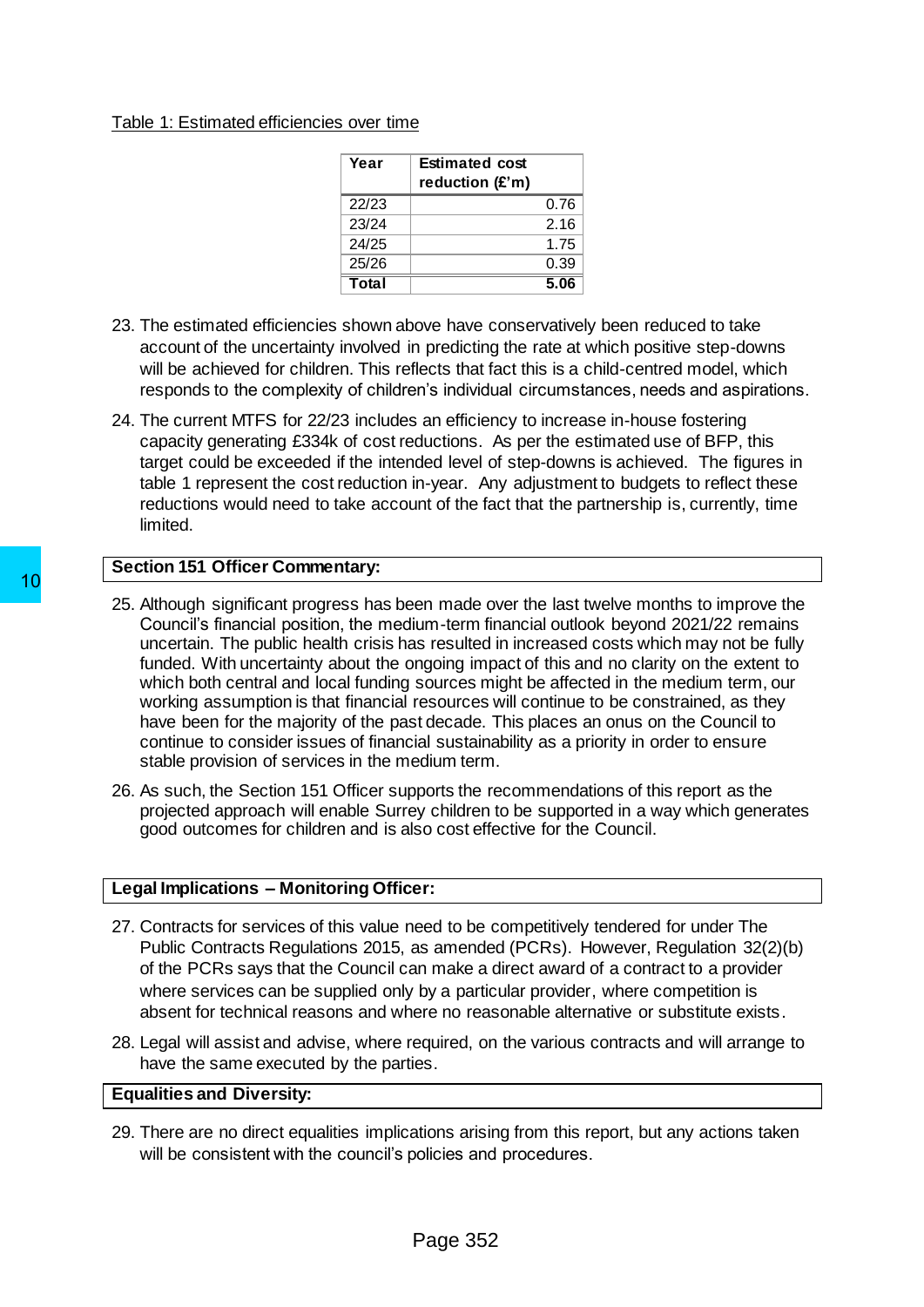## **Other Implications:**

30. The potential implications for the following council priorities and policy areas have been considered. Where the impact is potentially significant a summary of the issues is set out in detail below.

| Area assessed:                                                                                     | <b>Direct Implications:</b>                                                                                                                                                                                                                                                                                                                                                                                                                                                                                                                                                                                                                                                                                                     |
|----------------------------------------------------------------------------------------------------|---------------------------------------------------------------------------------------------------------------------------------------------------------------------------------------------------------------------------------------------------------------------------------------------------------------------------------------------------------------------------------------------------------------------------------------------------------------------------------------------------------------------------------------------------------------------------------------------------------------------------------------------------------------------------------------------------------------------------------|
| Corporate<br>Parenting/Looked After<br>Children                                                    | Joining the BFP supports the five priorities in our Looked After<br>Children and Care Leavers Sufficiency Strategy 2020-25. It also<br>supports the priorities set out in SCC's Corporate Parenting<br>Strategy, including:                                                                                                                                                                                                                                                                                                                                                                                                                                                                                                     |
|                                                                                                    | <b>Assessment and planning</b> – Supporting children to live in family<br>settings to provide stability and long-term care.                                                                                                                                                                                                                                                                                                                                                                                                                                                                                                                                                                                                     |
|                                                                                                    | <b>Placements</b> – Consider foster case as a first option of choice for all<br>our children and young people; seeking to extend our placement<br>options by implementing a robust placement sufficiency strategy;<br>and maintaining a constant focus on increasing the numbers of our<br>looked after children who are able to live within the county and close<br>to their communities.                                                                                                                                                                                                                                                                                                                                      |
|                                                                                                    | <b>Success measures</b> – Placement stability; and children in care<br>placed out of area or at a distance.<br>10                                                                                                                                                                                                                                                                                                                                                                                                                                                                                                                                                                                                               |
| Safeguarding<br>responsibilities for<br>vulnerable children and<br>adults                          | The Corporate Parenting Strategy makes clear the importance of<br>helping children and young people be safe, feel safe and have<br>stability - an essential role of all parents, especially the corporate<br>parent. SCC needs to do everything to keep children safe and help<br>them recover from trauma they may have experienced and protect<br>from further harm. Through the procedures followed by the BFP in<br>collaboration with SCC, careful planning and preparation with carers<br>(training) and children (readiness assessment), alongside the<br>additional therapeutic support offered throughout the placement, we<br>will ensure children are kept safe and well-supported through any<br>placement changes. |
| Environmental<br>sustainability                                                                    | No significant impacts identified.                                                                                                                                                                                                                                                                                                                                                                                                                                                                                                                                                                                                                                                                                              |
| Compliance against net-<br>zero emissions target<br>and future climate<br>compatibility/resilience | No significant impacts identified.                                                                                                                                                                                                                                                                                                                                                                                                                                                                                                                                                                                                                                                                                              |
| <b>Public Health</b>                                                                               | No significant impacts identified                                                                                                                                                                                                                                                                                                                                                                                                                                                                                                                                                                                                                                                                                               |
| <b>What Happens Next:</b>                                                                          |                                                                                                                                                                                                                                                                                                                                                                                                                                                                                                                                                                                                                                                                                                                                 |
|                                                                                                    | 31. Subject to Cabinet approval of the recommendations set out in this report, we will make<br>the necessary arrangements during March with our Legal and Procurement Teams to<br>ensure Surrey is signed up to collaborate with the BFP from 1 April 2022 onwards.                                                                                                                                                                                                                                                                                                                                                                                                                                                             |
|                                                                                                    | Page 353                                                                                                                                                                                                                                                                                                                                                                                                                                                                                                                                                                                                                                                                                                                        |

## **What Happens Next:**